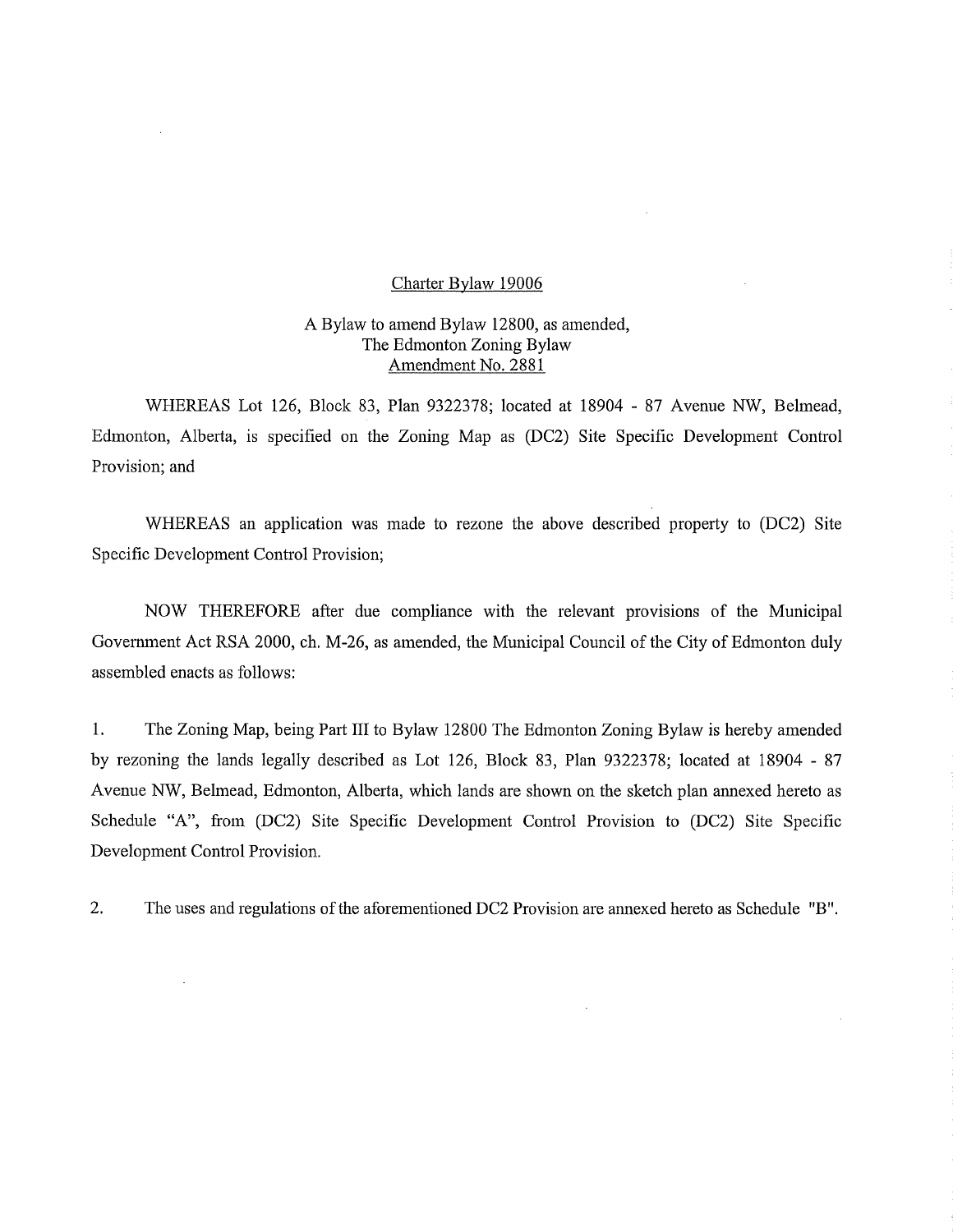3. The sketch plan annexed hereto as Schedule "A" and the uses and regulations of the DC2 Provision shown on Schedule "B" annexed hereto are hereby incorporated into the Zoning Bylaw, being Part IV to Bylaw 12800, The Edmonton Zoning Bylaw.

READ a first time this 7th day READ a second time this 7th day READ a third time this 7th day SIGNED and PASSED this 7th day

| of | October | , A. D. 2019; |
|----|---------|---------------|
| of | October | , A. D. 2019; |
| of | October | A. D. 2019;   |
| of | October | , A. D. 2019. |
|    |         |               |

THE CITY OF EDMONTOM

1., CITY CLERK

MA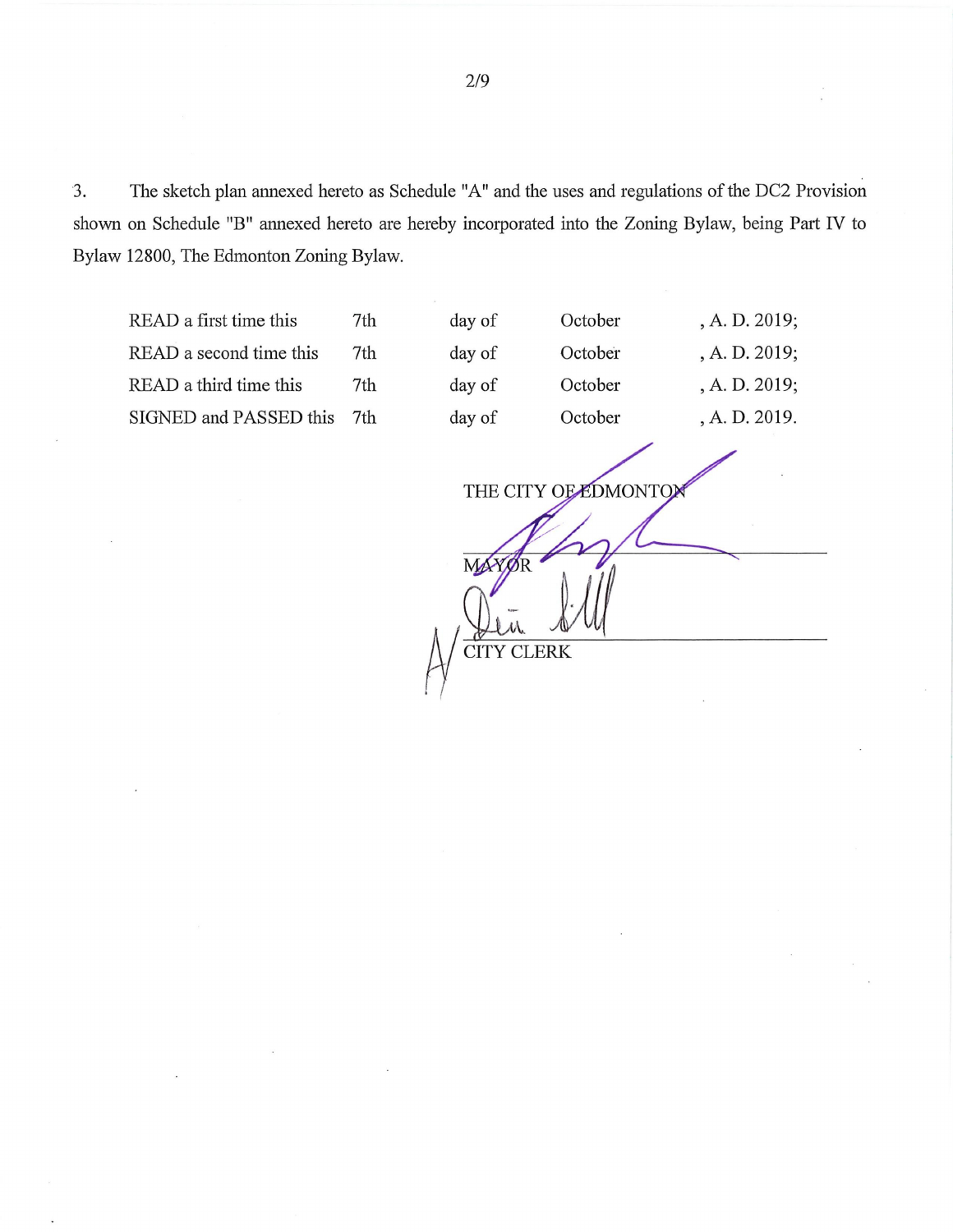SCHEDULE "A"



 $\bar{z}$ 

 $\hat{\phi}$ 

**CHARTER BYLAW 19006**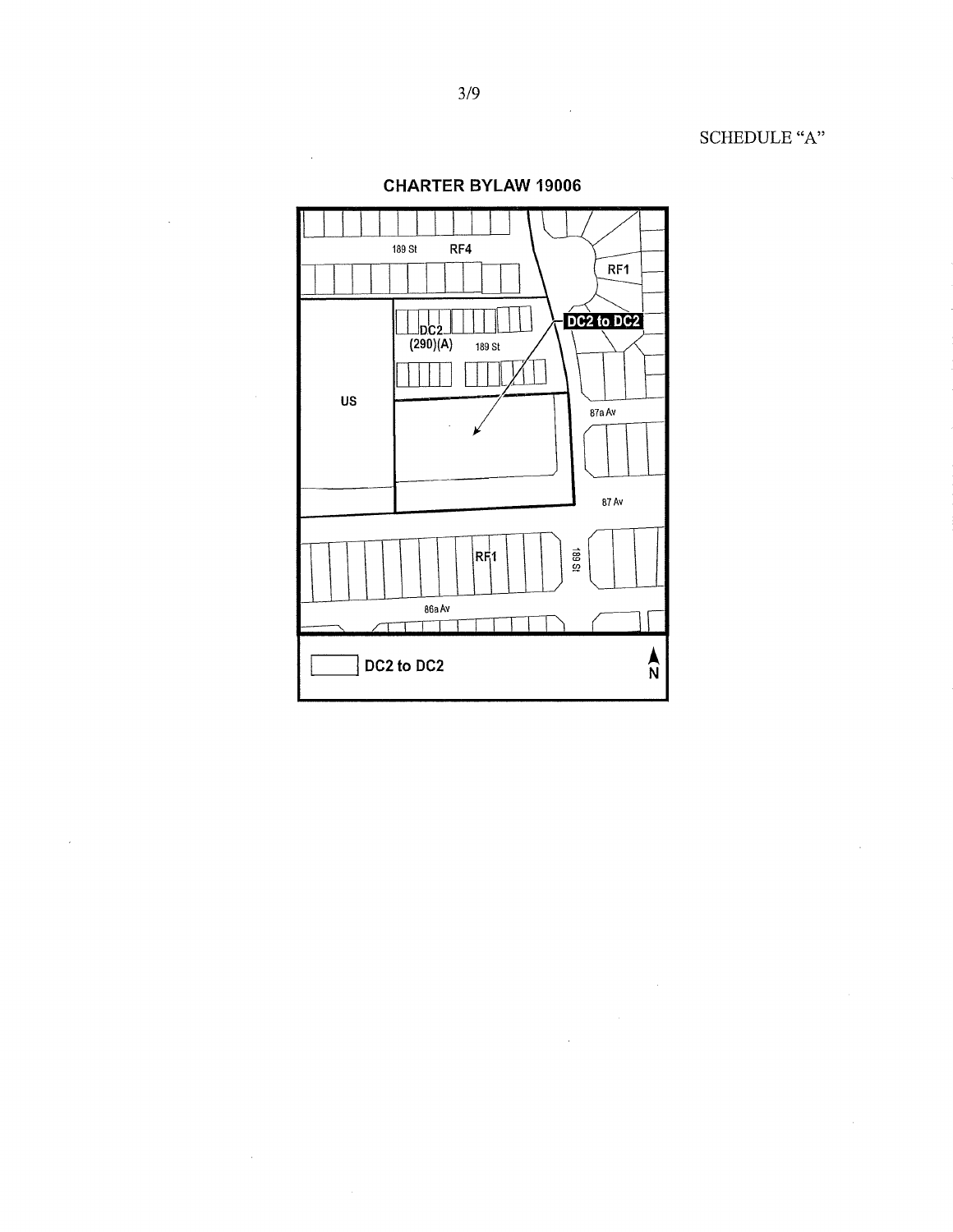### **SCHEDULE "B"**

## **(DC2) SITE SPECIFIC DEVELOPMENT CONTROL PROVISION**

#### **1. General Purpose**

To accommodate a commercial development that serves the day-to-day needs of the community, with the opportunity for medium density residential Uses designed in a manner that is compatible with adjacent residential Uses.

## **2. Area of Application**

This provision shall apply to Lots 126, Block 83, Plan 9322378, within the Belmead Neighbourhood as shown on Schedule "A" of this Bylaw.

### **3. Uses**

- 1. Bars and Neighbourhood Pubs
- 2. Breweries, Wineries and Distilleries
- 3. Business Support Services
- 4. Cannabis Lounge
- 5. Cannabis Retail Sales
- 6. Child Care Services
- 7. Commercial Schools
- 8. Convenience Retail Stores
- 9. Creation and Production Establishments
- 10. Drive-in Food Services
- 11. Equipment Rentals
- 12. Gas Bars
- 13. General Retail Stores
- 14. Health Services
- 15. Indoor Participant Recreation Services
- 16. Liquor Stores
- 17. Live Work Units
- 18. Media Studios
- 19. Minor Amusement Establishments
- 20. Minor Home Based Business
- 21. Minor Service Stations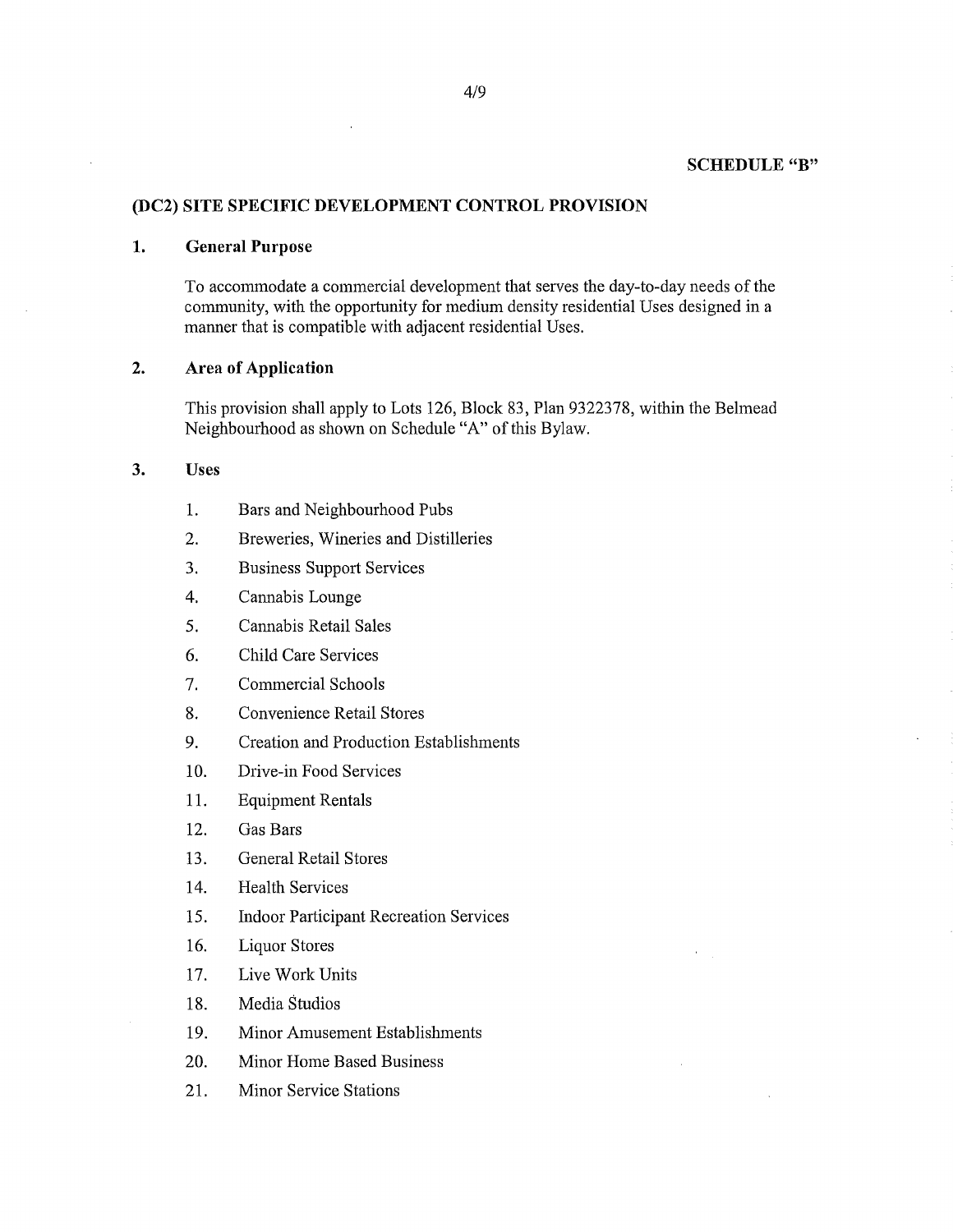- 22. Mobile Catering Food Services
- 23. Multi-Unit Housing
- 24. Private Clubs
- 25. Personal Service Shops
- 26. Private Education Services
- 27. Professional, Financial and Office Support Services
- 28. Residential Sales Centre
- 29. Restaurants
- 30. Secondhand Stores
- 31. Special Events
- 32. Specialty Food Services
- 33. Urban Gardens
- 34. Urban Indoor Farms
- 35. Urban Outdoor Farms
- 36. Veterinary Services
- 37. Fascia On-premises Signs
- 38. Freestanding On-premises Signs
- 39. Projecting On-premises Signs
- 40. Temporary On-premises Signs

## **4. Development Regulations**

- 1. The minimum Floor Area Ratio (FAR) shall be 1.0.
- 2. The maximum building Height shall be 12.0 m for commercial Uses. This Height may be extended to 14.5 m for Multi-Unit Housing.
- 3. A minimum Setback of 6.0 m shall be required along the north and east Lot lines.
- 4. A minimum Setback of 3.0 m shall be required along the south and west Lot lines.
- 5. Each use of Bars and Neighbourhood Pubs and Restaurants shall be limited to 200 occupants and 240 m2 of Public Space.
- 6. Specialty Food Services shall be limited to 100 occupants and 120 m2 of Public Space.
- 7. Equipment Rentals shall ensure that all equipment and goods for rent are contained within an enclosed building.
- 8. Multi-Unit Housing may only be permitted above a commercial building. Multi-Unit Housing shall be designed and sited so as to minimize any impacts from the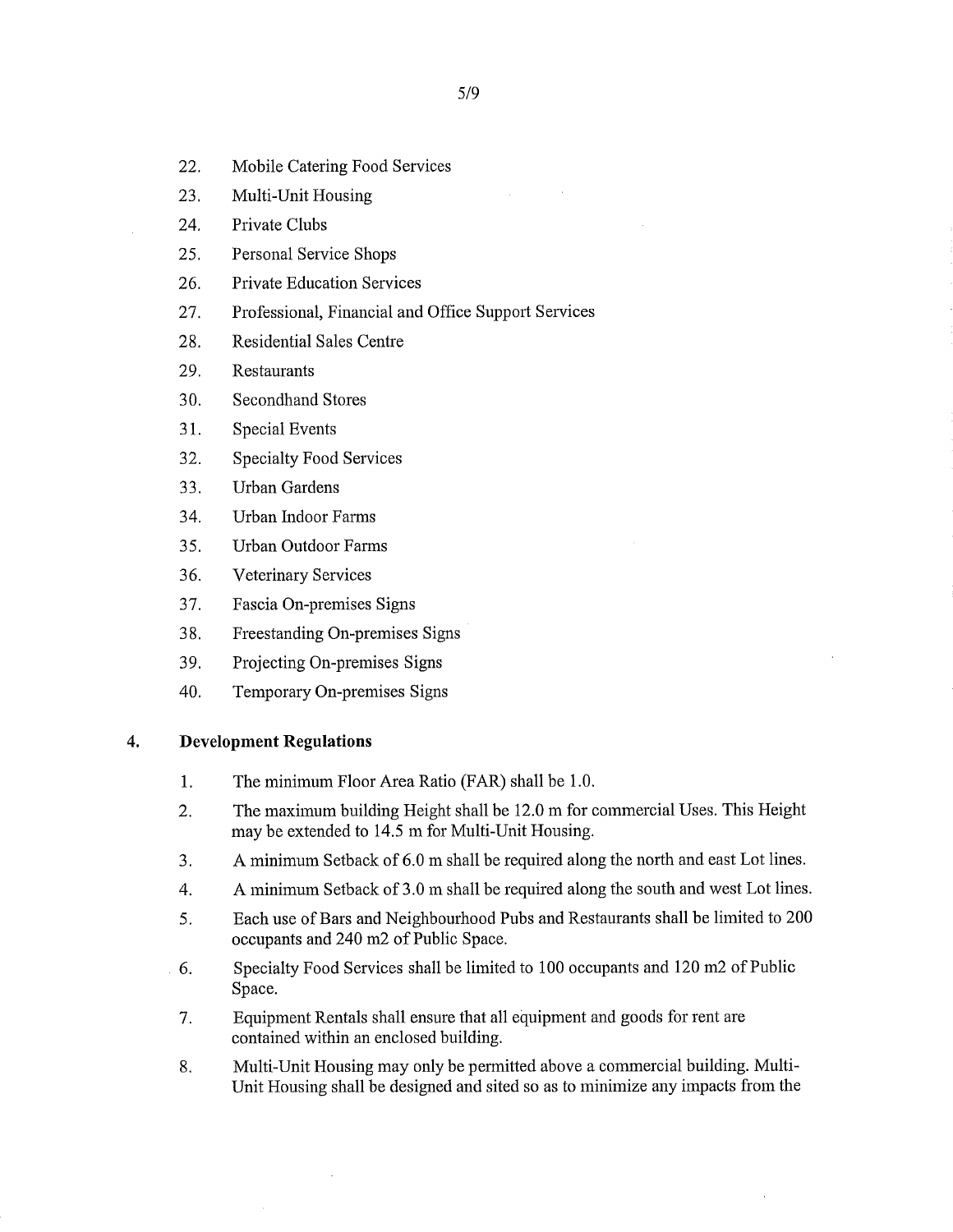commercial component and adjacent Residential Uses to the north related to noise, traffic circulation and/or loss of privacy.

- 9. For buildings over 10.0 m in Height, the portion of the building above this Height shall require a minimum Setback of 8.5 m from the north Lot line.
- 10. Multi-Unit Housing shall have access at ground level, which is separate from the access for the non-Residential and non-Residential Related Uses.
- 11. Notwithstanding the Zoning Bylaw Sign Schedule 59H, Signs shall be provided in accordance with Schedule 59F of the Zoning Bylaw.
- 12. For the areas and buffers depicted in Appendix I prior to the issuance of a Development Permit, excluding a development permit for demolition, excavation or signage, Environmental Site Assessment (ESA) work such as, but not limited to, additional Phase II ESAs, Remedial Action Plan(s), and/or Risk Management Plan(s), may be required at the discretion of the Development Officer in consultation with the Environmental Planner, to be submitted and reviewed to the satisfaction of the Development Officer. The Development Officer shall impose any Development Permit conditions necessary, prior to the release of the drawings for Building Permit review, to ensure that the Site is suitable for the full range of uses contemplated in the Development Permit application.

#### 5. Development Regulations — Vehicular Oriented Uses

- 1. Drive-in Food Services, Gas Bars, Minor Service Stations shall comply with the regulations of the Zoning Bylaw, except that, where both commercial and residential uses are on the same site:
	- i. Gas Bars, and Minor Service Stations shall be located not less than 15.0 m from any portion of a building containing a Residential or Residential-related Use. This distance shall be measured from the closest pump island, fill pipes, vent pipes, drive-through vehicle service or service station to the Residential Use. This Setback distance may be reduced at the discretion of the Development Officer if the Development Officer is satisfied that impacts on the Residential or Residential-related Use shall be minimal due to structural and design measures incorporated into the proposed development.
	- ii. Drive-in Food Services and associated access aisles and queuing spaces shall be located not less than 20 m from any portion of a building containing a Residential or Residential-related Use. This Setback distance may be reduced at the discretion of the Development Officer if the Development Officer is satisfied that impacts on the Residential or Residential-related Use shall be minimal due to structural and design measures incorporated into the proposed development.
	- Where Drive-in Food Services and associated access aisles and queuing spaces are located within 30 m of a building containing a Residential or Residentialrelated Use, notwithstanding Section 7(3), the following Fencing, Screening and Landscaping requirements shall apply: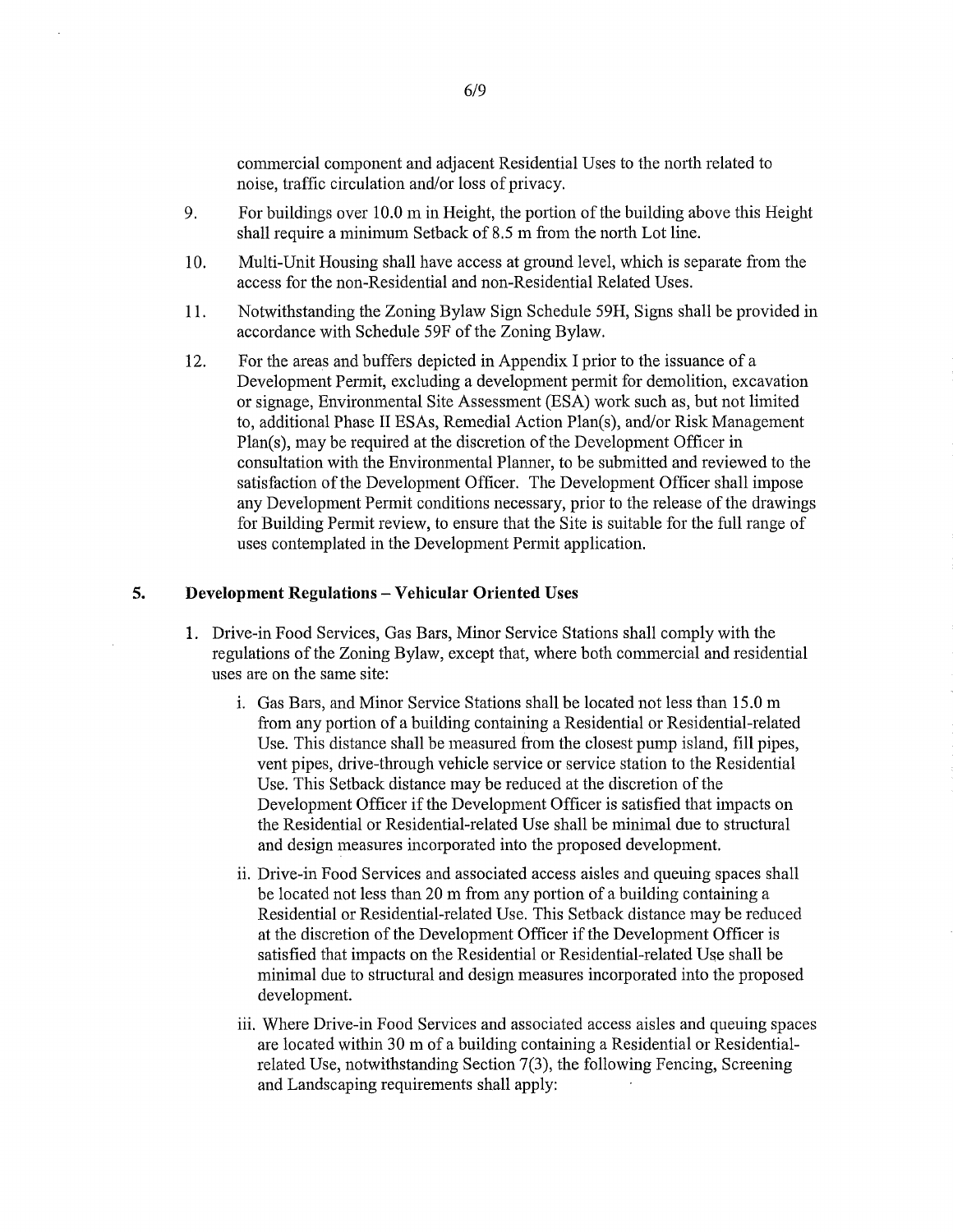- a. Solid, screen Fencing constructed of wood or suitable Wood-like synthetic substitute, 1.83 m in Height; and
- b. Required Fencing shall be augmented with tree and shrub planting designed to soften the visual effect of the required Fencing, and shall be provided in accordance with the standards identified in Section 55.
- iv. The location, orientation and setback of drive-through service windows shall be to the satisfaction of the Development Officer in consultation with Transportation Services, having regard to the minimization of on-site and offsite traffic impacts.

### 6. Parking, Loading and Access

- 1. Vehicular access shall be from the adjacent public roadways, to the satisfaction of the Development Officer in consultation with Subdivision and Development Coordination.
- 2. Loading, storage and waste collection areas shall be located to the rear or sides of the principal building and shall be screened from view from any adjacent Sites and public roadways.
- 3. Parking, loading and passenger drop-off areas shall be designed to minimize pedestrian-vehicle conflicts and prioritize pedestrian movement through the Site.

### 7. Landscaping

- 1. When required to be submitted as part of a Development Permit application, a Landscape Plan prepared by a Landscape Architect, registered with the Alberta Association of Landscape Architects (ALAA), shall be submitted for review and approval by the Development Officer.
- 2. 20 percent additional Landscaping above the Zoning Bylaw requirements shall be provided along the north Lot line to provide a Landscaped buffer and visual screening to the satisfaction of the Development Officer.
- 3. A 1.83m high screen fence shall be required along the north Lot line.

### 8. Urban Design Regulations

- 1. Building design shall use a variety of architectural elements and treatments, materials, colours, and articulation to break up the massing, add architectural interest and provide human-scale development.
- 2. Building materials must be durable, high quality and appropriate for the development. The contextual fit, design, proportion, quality, texture, and application of various finishing materials shall be to the satisfaction of the Development Officer.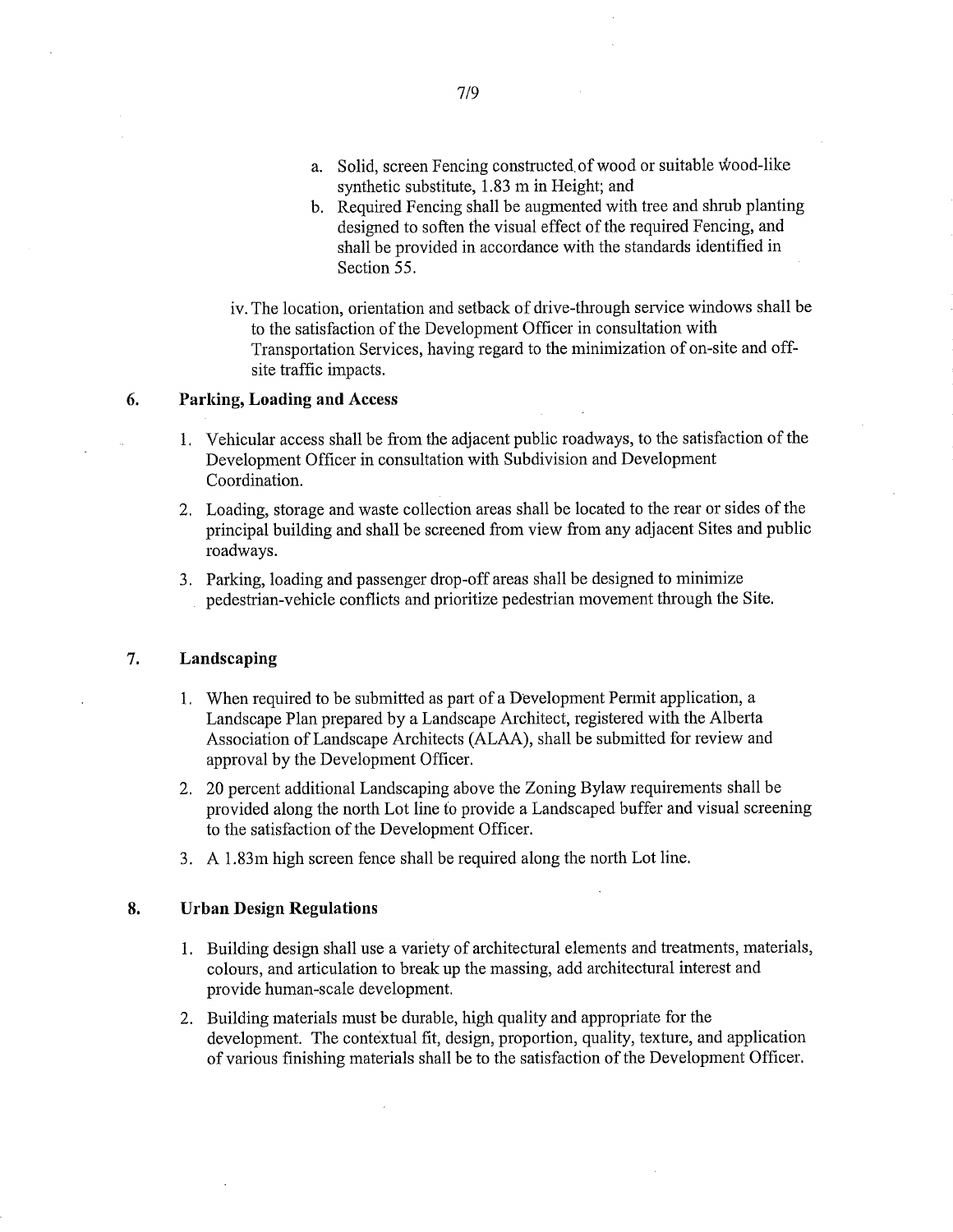- 3. Lighting shall be designed and finished in a manner consistent with the design and finishing of the development and shall enhance the appearance of the building, minimize light pollution, and ensure a safe well-lit environment, to the satisfaction of the Development Officer. The Development Officer shall require the applicant to provide a plan showing the location and details of perimeter lighting to ensure adequate lighting.
- 4. Weather protection in the form of a canopy or other architectural elements shall be provided at above ground floor entrances to create a comfortable environment for pedestrians.
- S. All mechanical equipment, including roof mechanical units, shall be concealed by screening in a manner compatible with the architectural character of the building or concealed by incorporating it within the building, to the satisfaction of the Development Officer.
- 6. The ground floor Façade facing a public roadway shall have a minimum of 70% clear, non-reflective glazing on the exterior of the ground floor to promote pedestrian interaction and safety. The proportion of glazing is calculated as a percent of linear meters at 1.5m above finished Grade.

## 9. Crime Prevention Through Environmental Design

1. A Crime Prevention Through Environmental Design Assessment shall be provided to the satisfaction of the Development Officer to ensure that the development provides a safe urban environment.

#### Appendix I